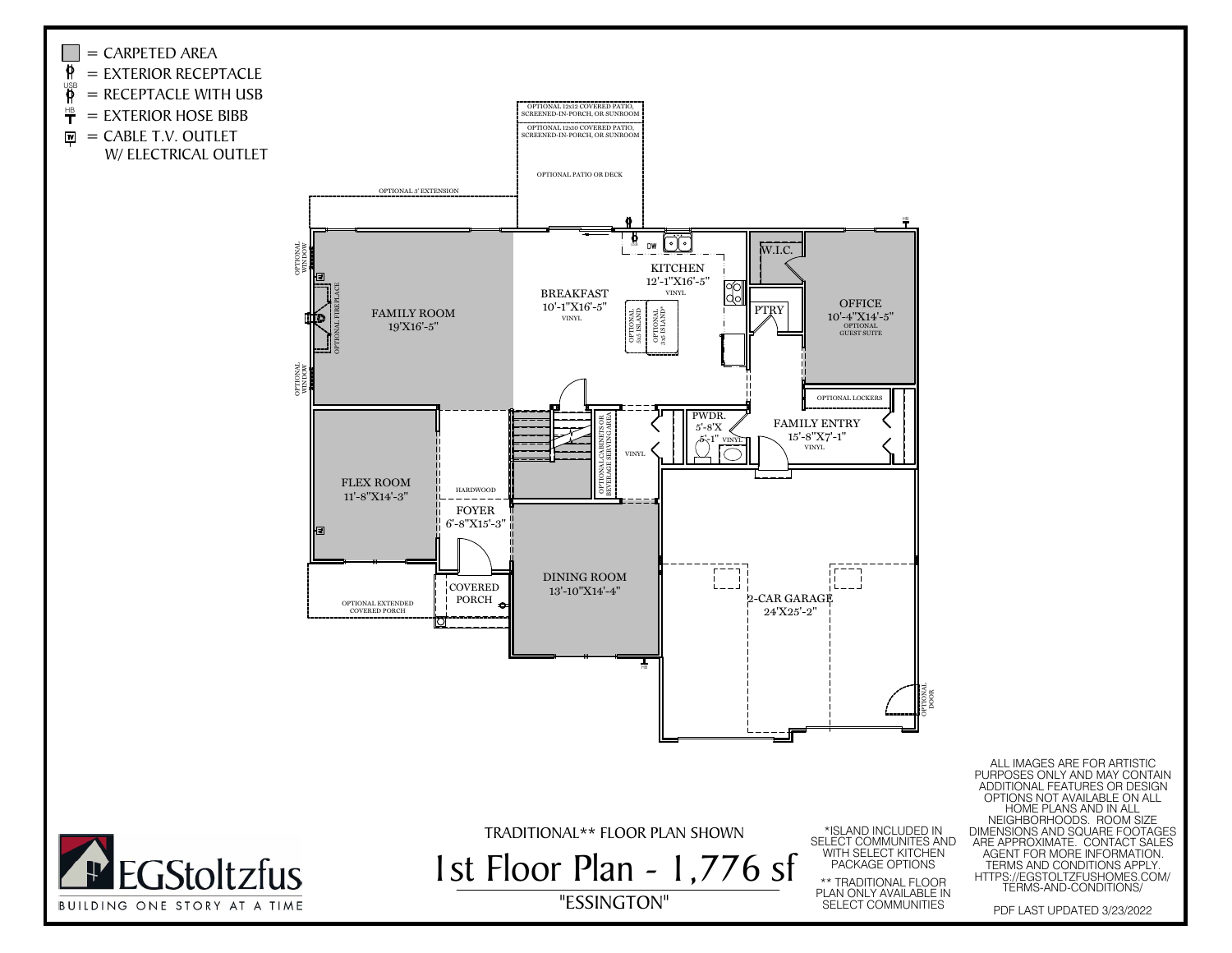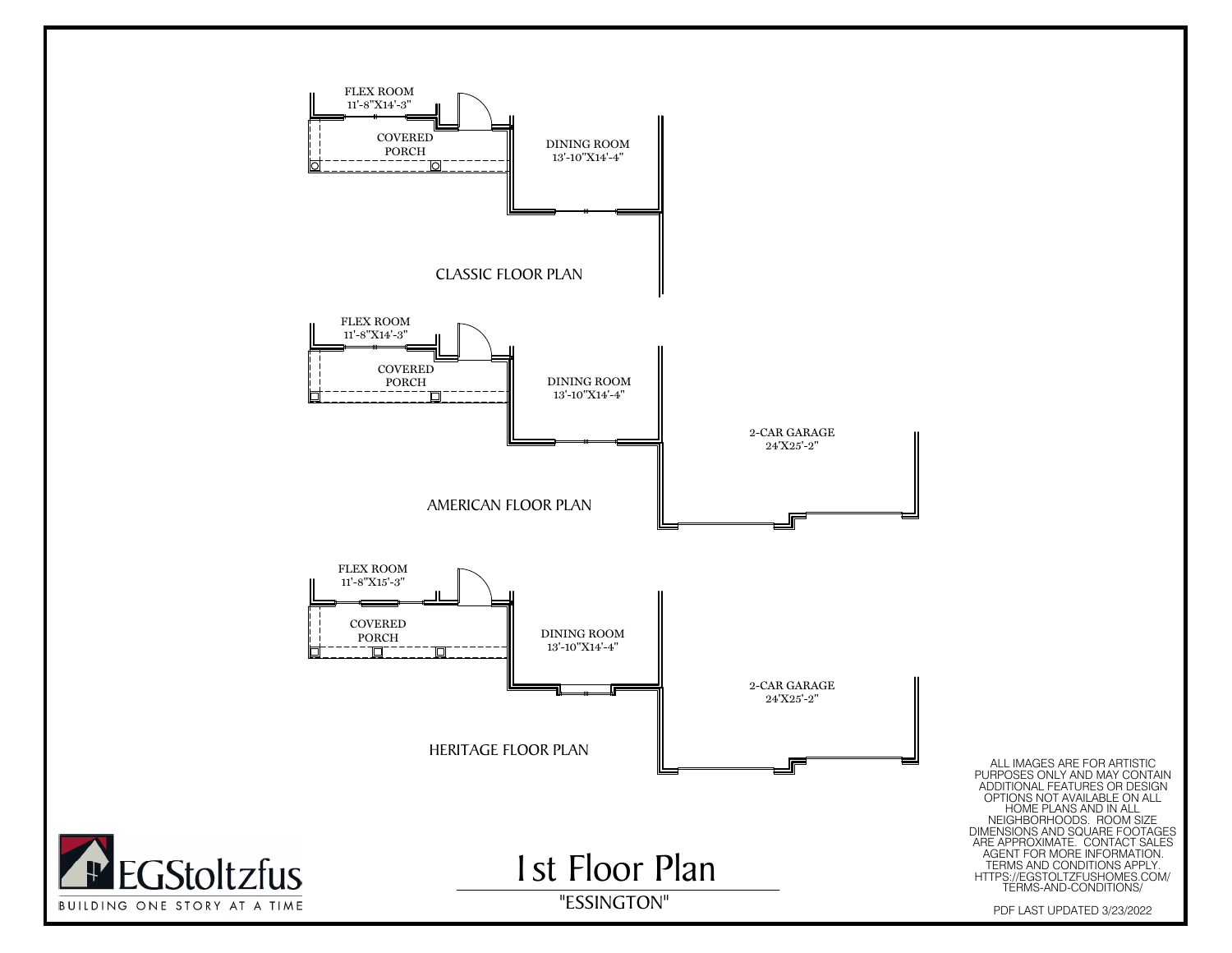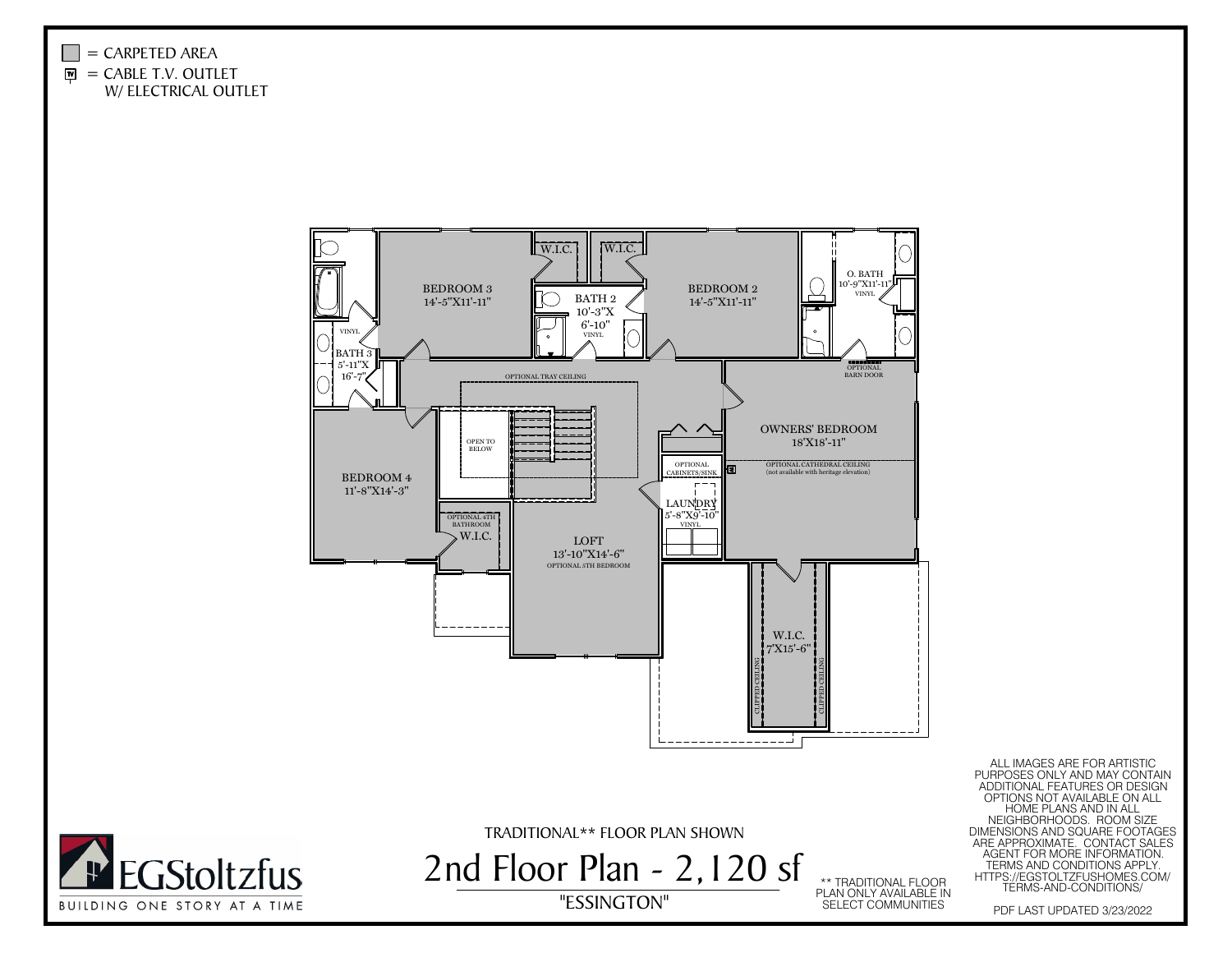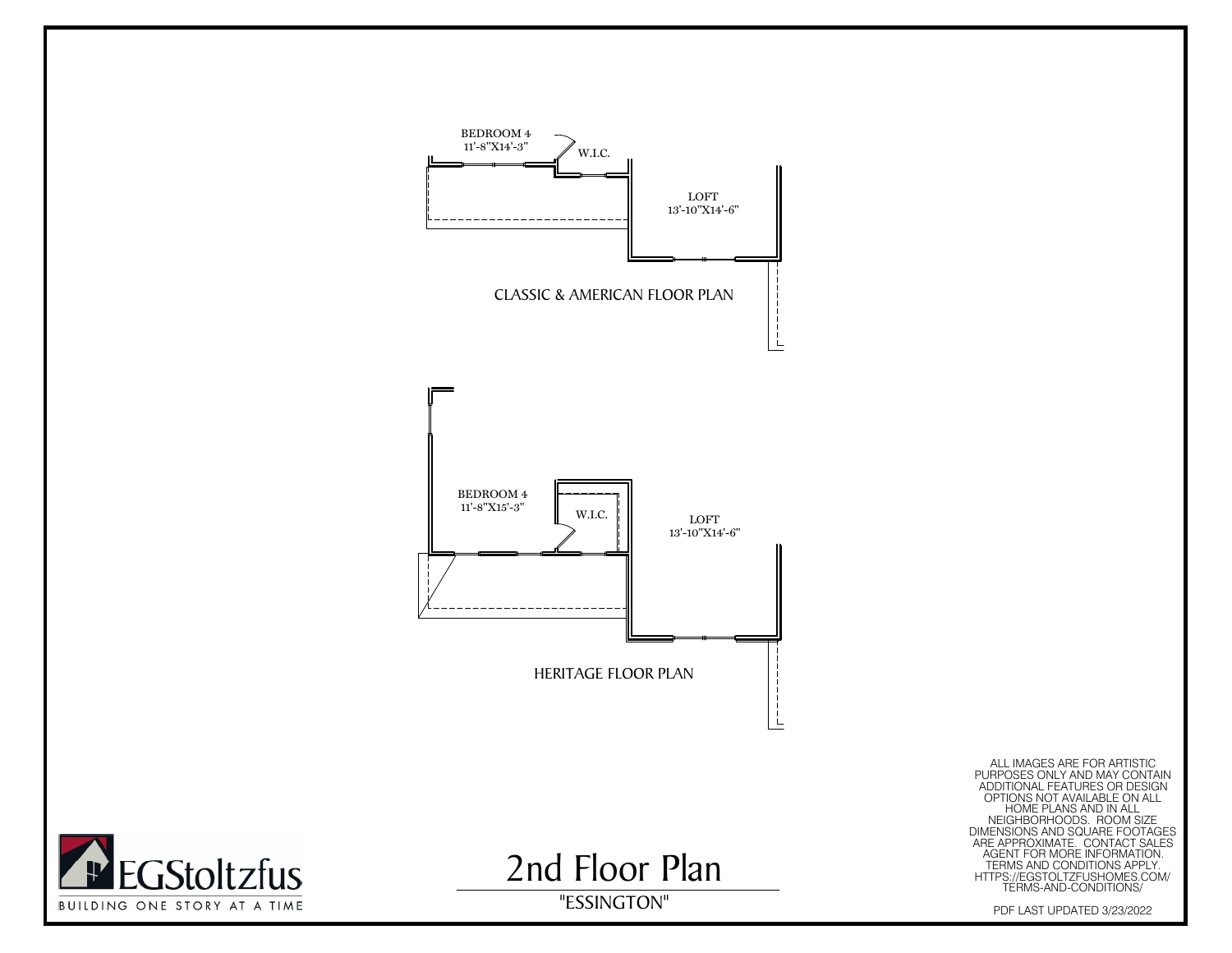



I st & 2nd Floor Options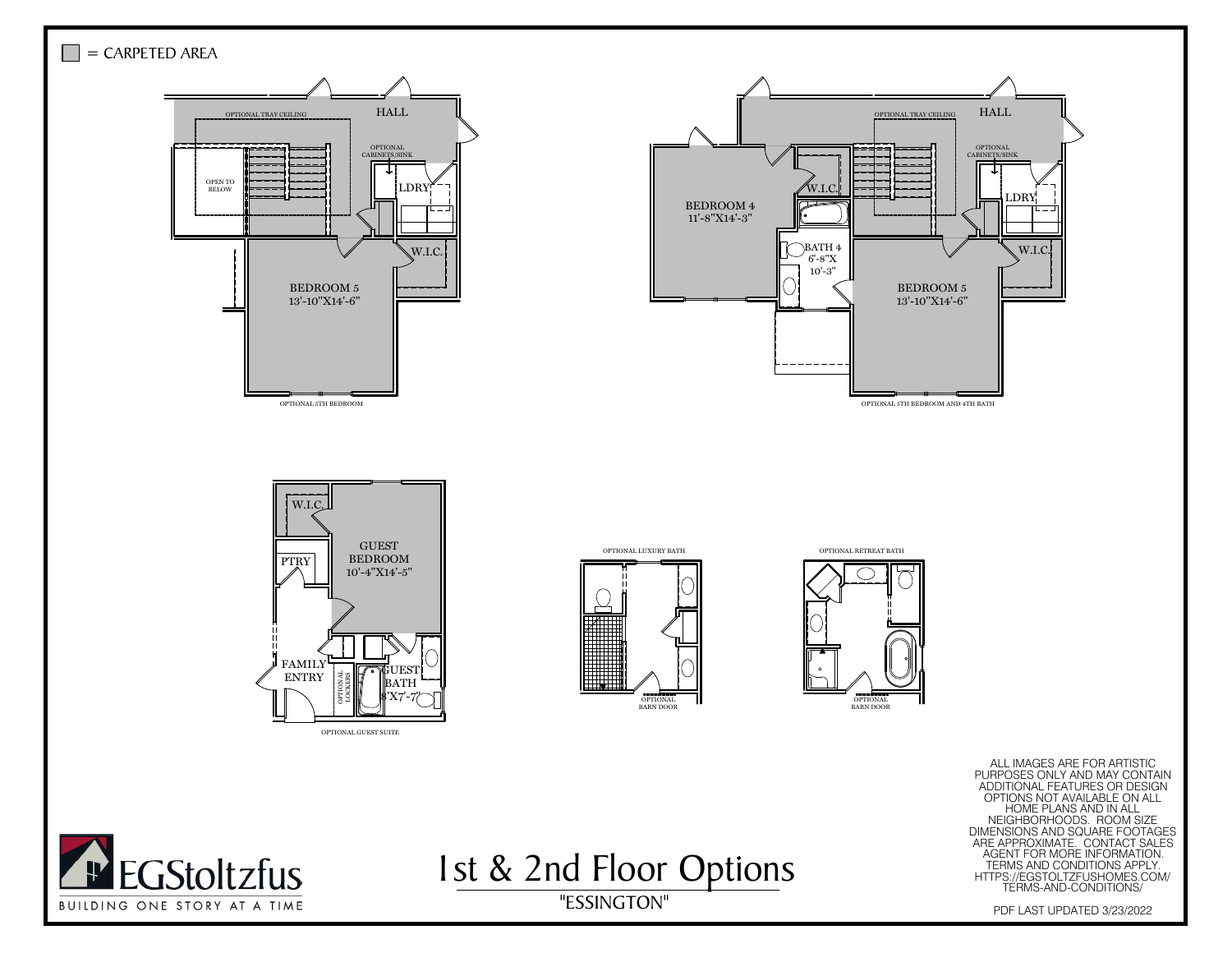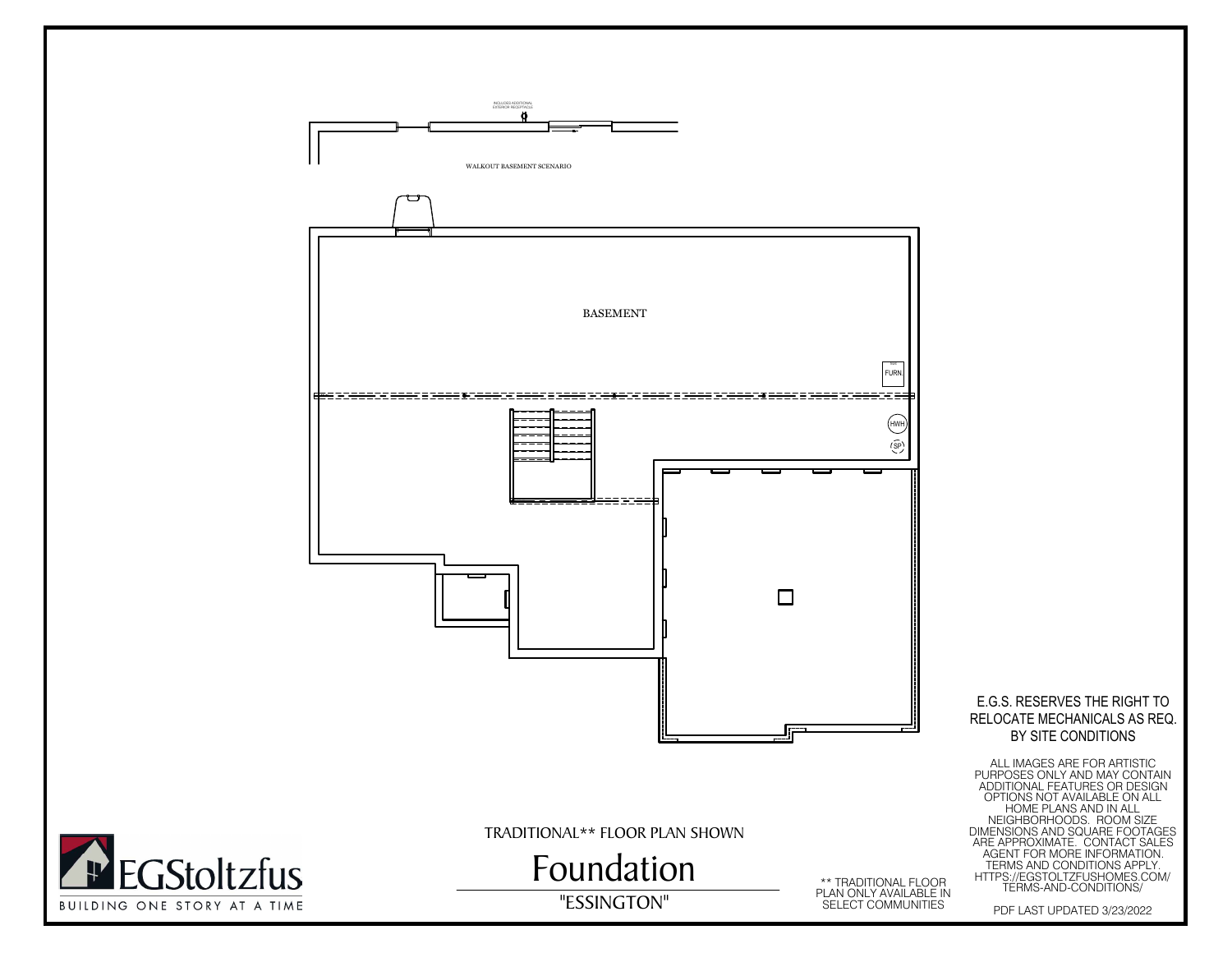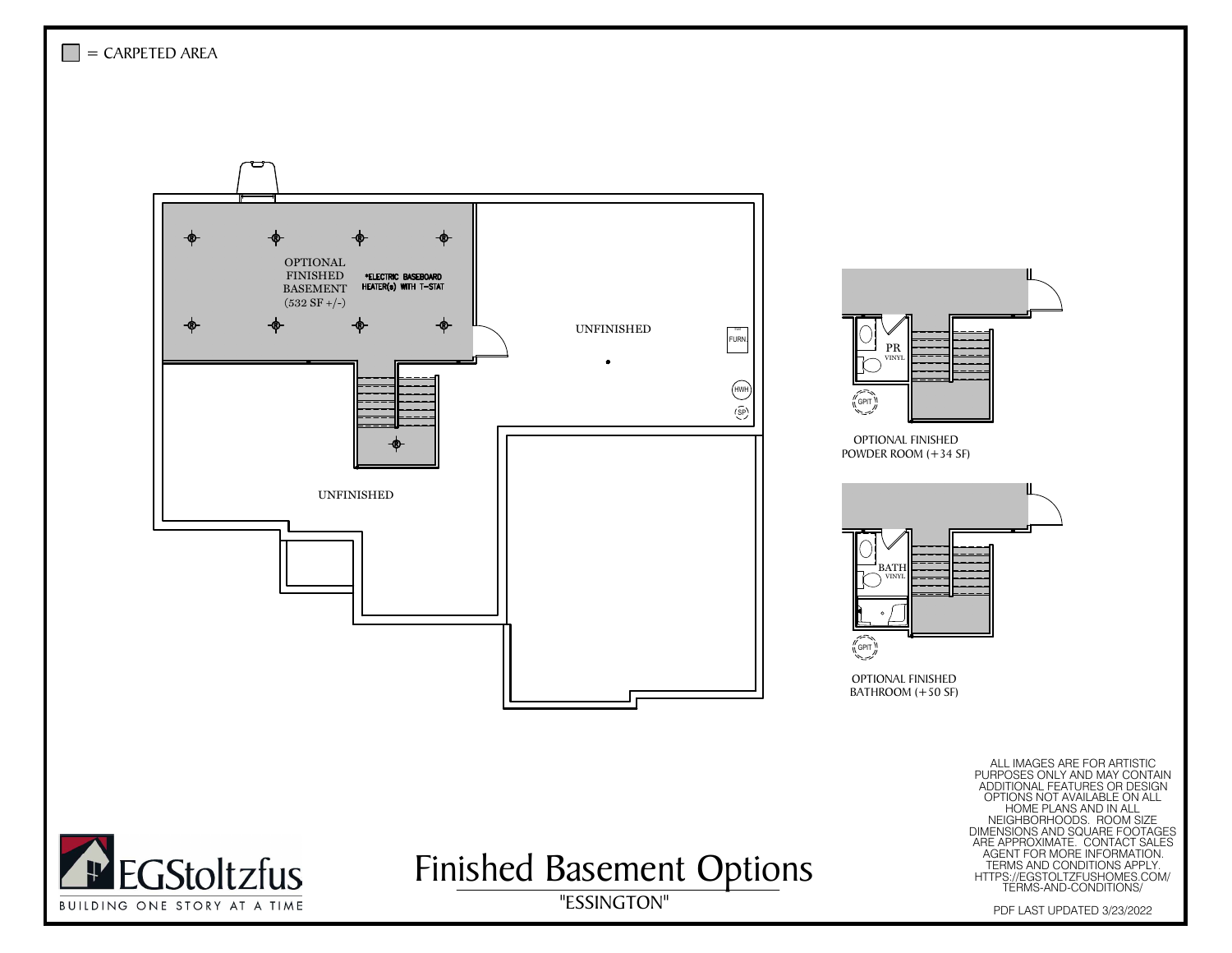